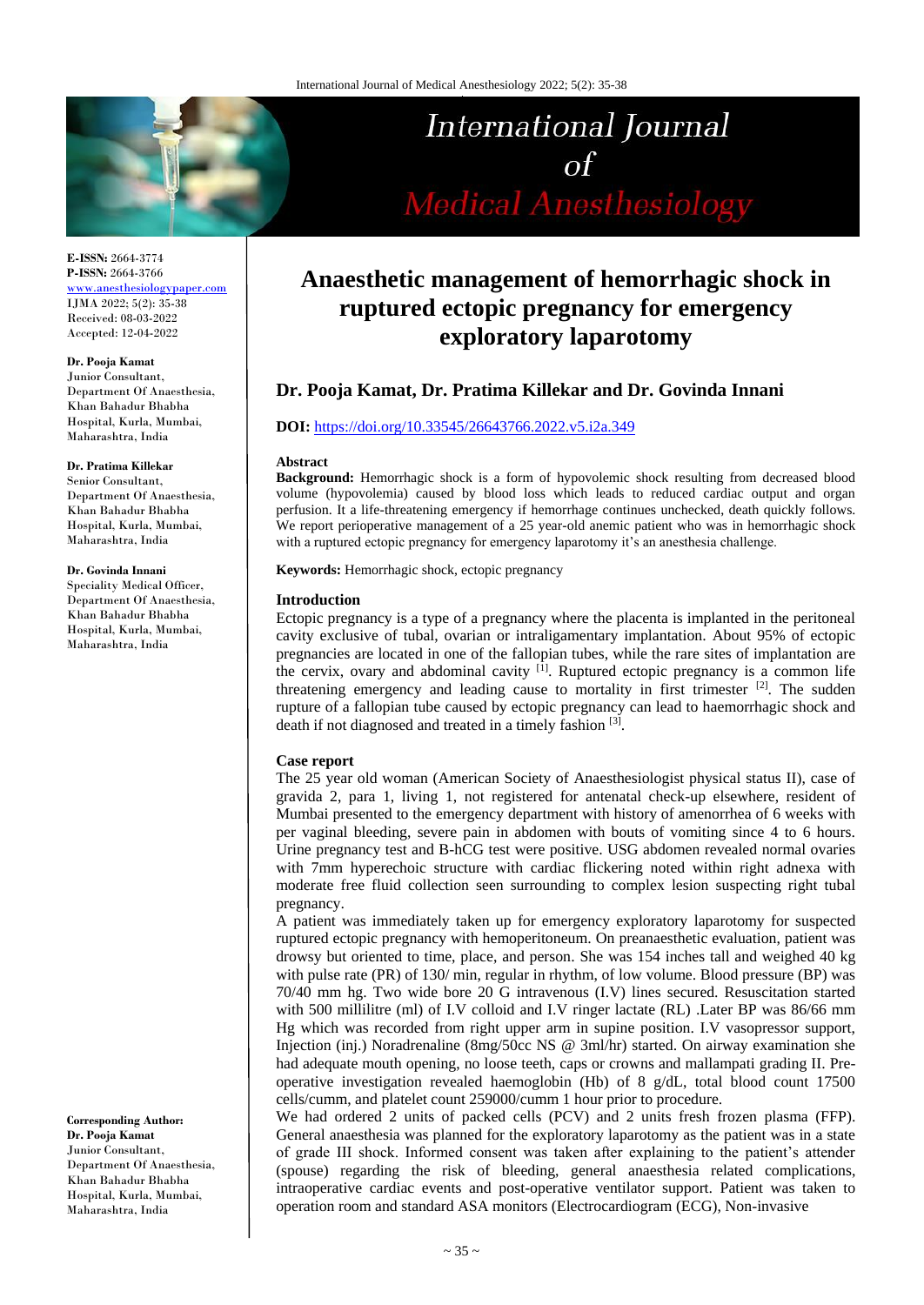BP, Spo2,  $ETCO<sub>2</sub>$ ) applied and patients vitals noted heart rate(HR) 130 beats per min, respiratory rate(RR) 16 per min ,BP was 90/60mmHg, Ecg was showing normal sinus tachycardia, Spo2 showing 98%@room air. The patient was pre-medicated with I.V inj. Pantoprazole 40 mg; inj. Metoclopramide 10mg induced with inj. Glycopyrrolate 0.2 mg and inj Fentanyl 50 microgram. Rapid Sequence intubation was done by using inj. Ketamine 50 mg with inj. Propofol 40 mg and inj Succinylcholine 75 mcg with cuffed endotracheal tube 6.5 F and fixed on mark 19 cm after confirmation of bilateral air entry. Anaesthesia was maintained with Sevoflurane and intermittent boluses of 25mcg Fentanyl. Inj. Atracurium 0.5 mg /kg was used for

neuromuscular blockade. Right internal jugular vein (IJV) taken with all aseptic precaution by using Seldinger's technique. Central venous pressure (CVP) recorded were 2 cm of water. Intraoperative Blood loss were 1500ml (blood clots and blood soaked mops) drained from peritoneal cavity. There was right tubal pregnancy, right salpingectomy was performed. Inj. Tranexamic acid 1000 mg was given to maintain hemodynamic stability; patient was managed with 1litre colloids, 1500 ml RL and vasopressors like inj. Noradrenaline and. Blood transfusion started with 2 units of PCV and 2 units of FFP. Hypothermia was prevented using intravenous fluid warmer.



**Fig 1:** Ruptured right tubal pregnancy



**Fig 2:** Blood clots from ruptured right tubal pregnancy

BP was improved 100/60 mmHg, HR settled up to 90 beats per min. Blood gas analysis revealed pH value of 7.1,partial pressure of carbon dioxide  $(PCO<sub>2</sub>)$  was 24 mm hg, bicarbonate (HCO  $_3$ )was 8 mEq/L suggestive of severe metabolic acidosis with respiratory compensation, therefore 100 ml of sodium bicarbonate was infused. Total duration of surgery was 90 minutes which was uneventful. Initially urine output was 30 ml. Urine output was improved to 180ml after giving of inj. Furosemide 10mg. Reversion of neuromuscular blockade was made with 2.5 mg of inj. Neostigmine and 0.5 mg of inj. Glycopyrrolate. Patient was extubated after surgery uneventfully and shifted to intensive care unit (ICU) for further monitoring. In ICU 1 units of PCV and 2 units of FFP were transfused on next day. Vasopressor support was stopped on next day. The patients report were Hb 10.5g/dL, prothrombin time, activated partial thromboplastin clotting time and international normalized ratio were in normal limit and she was shifted toward after 3 days and discharged from hospital after 8

days.

#### **Discussion**

An ectopic pregnancy is a complication of pregnancy in which the embryo implants outside the uterine cavity [4]. Furthermore, they are dangerous for the mother, as internal haemorrhage is a life-threatening complication. Although recognition of primary abdominal pregnancy poses a difficult diagnostic challenge, increased detection of ectopic pregnancies is made possible through improved access to ultrasonography and improved sensitivity of urine and serum β-human chorionic gonadotropin tests [5].

Hemorrhagic shock is a severe clinical syndrome, produced by rapid and massive blood loss, which may lead to hemodynamic instability, decreasing in oxygen delivery and tissue perfusion, cellular hypoxia, organ damage, and even death [6].

To help guide volume replacement, haemorrhage can be divided into four classes.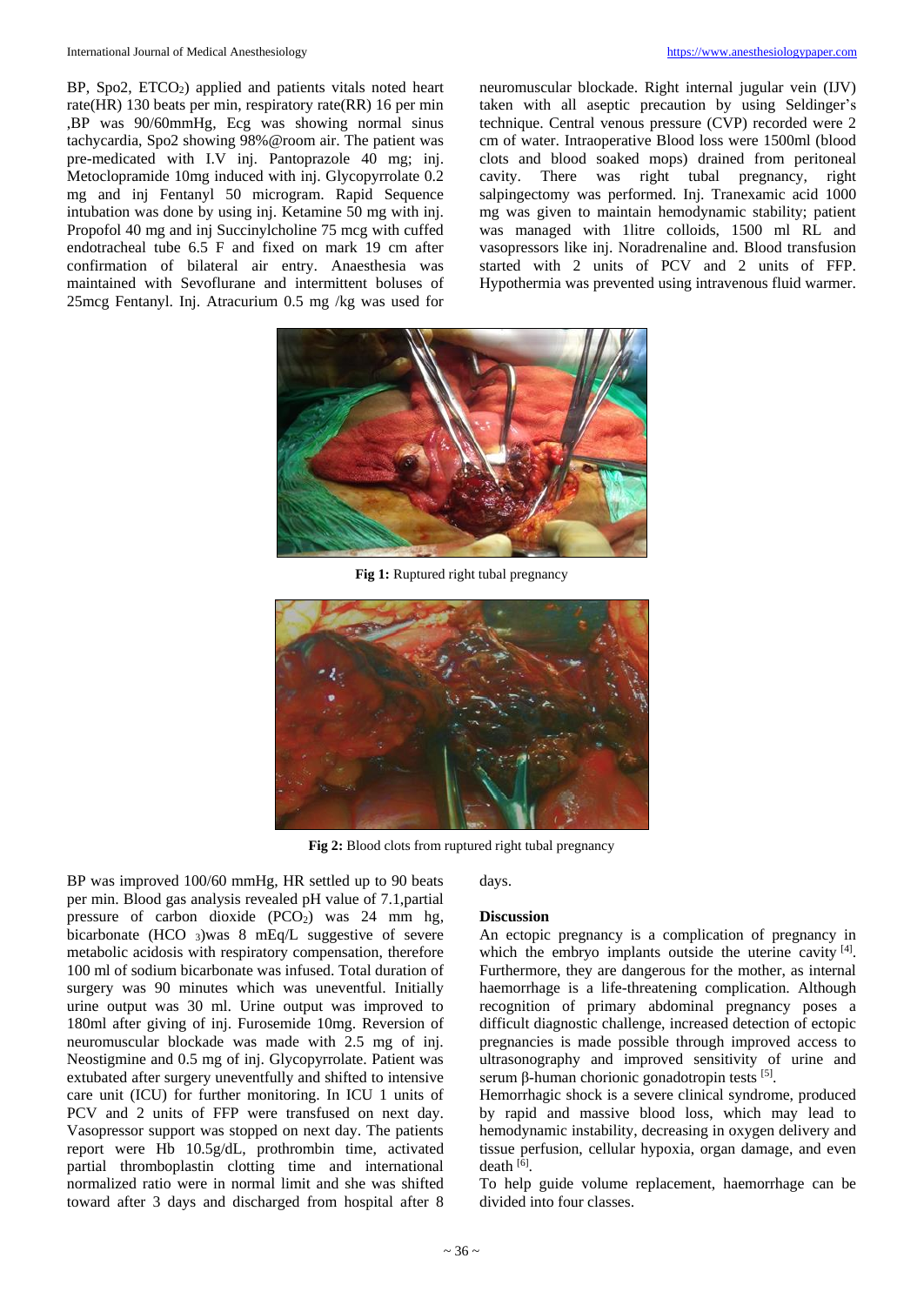| <b>Class of haemorrhagic shock</b>       |                        |                |                   |                     |
|------------------------------------------|------------------------|----------------|-------------------|---------------------|
|                                          |                        | Ш              | Ш                 | <b>IV</b>           |
| Blood loss (mL)                          | Up to 750              | 750-1500       | 1500-2000         | > 2000              |
| Blood loss (% blood volume)              | Up to 15               | $15 - 30$      | $-40$             | >40                 |
| Pulse rate (per minute)                  | < 100                  | 100-120        | 120-140           | > 140               |
| Blood pressure                           | Normal                 | Normal         | Decreased         | Decreased           |
| Pulse pressure (mm Hg)                   | Normal or<br>increased | Decreased      | Decreased         | Decreased           |
| Respiratory rate (per<br>minute)         | $14 - 20$              | $20 - 30$      | $04 - 05$         | > 35                |
| Urine output (mL/hour)                   | > 30                   | $20 - 30$      | $5 - 15$          | Negligible          |
| Central nervous system/<br>mental status | Slightly anxious       | Mildly anxious | Anxious, confused | Confused, lethargic |

Table 1: The ATLS classification of hemorrhagic shock [7, 8].

Hb level of 7–8 g/dL is an appropriate threshold for transfusion in critically ill patients with no risk factors for tissue hypoxia. Maintaining a Hb level of 10 g/dL is a reasonable goal for patients who are actively bleeding [8].

Early recognition and early diagnosis of ectopic pregnancy is important for saving patient´s life. In view of the deteriorating condition of patient, decision for emergency exploratory laparotomy was taken. Considering the hemorrhagic shock grade III we decided to operate patient under general anaesthesia and the drugs and techniques used to anaesthetize the patient were optimally safe. Blood loss was measured <sup>[9]</sup>. Hypovolemia secondary to bleeding from ruptured tubal pregnancy was treated by RL, colloids, vasopressor and blood to preserve perfusion of vital organs [10, 11] .

## **Conclusion**

Hemorrhagic shock can be rapidly fatal. The primary goal is prompt recognition and to stop the source of bleeding. Resuscitation is depending upon severity of hemorrhage. When patient is in hemorrhagic shock, the use of intravenous RL or colloids, blood products and vasoactive agents are lifesaving. In hemodynamically unstable patient, the choice of anaesthesia should be general anaesthesia. Aim is to assess the adequacy of perfusion and oxygenation and the magnitude of ongoing blood losses. Deleterious effects of tissue hypoxemia along with threat of major blood losses in the pre-operative period need to be anticipated and treated adequately.

## **Declaration of patient consent**

The authors certify that they have obtained all appropriate patient consent forms. In the form, the patient has given her consent for his images and other clinical information to be reported in the journal. The patient understands that name and initials will not be published and due efforts will be made to conceal identity, but anonymity cannot be guaranteed.

# **Financial support and sponsorship**

Nil.

# **Conflicts of interest**

There are no conflicts of interest.

## **References**

- 1. Ekele AE, Pregnancy. Benin: Women's Health and Action Research Centre. Contemporary Obstetrics and Gynaecology For developing Countries. 2003, 66-72.
- 2. Arup KM, Niloptal R, Kakali SK, Pradip KB. Ectopic pregnancy an analysis of 180 cases. J Indian Med Assoc. 2007;105:308-322.
- 3. Michelle Kalinski A, David Guss A. Haemorrhagic shock from a ruptured ectopic pregnancy in a patient with a negative urine pregnancy test result. Annals of emergency medicine. 2002 Jul;40(1):102-5.
- 4. Chantigian RC, Chantigan PD. Problems of early pregnancy. In: Chestnut DH, Polley LS, Tsen LC, Wong CA. Chestnut's obstetric anaesthesia principles and practice. 4th ed. Philadelphia, PA: Mosby Elsevier, 2009, 319-335.
- 5. Sugam Preet Kaur, Deepika Sareen, Vishwas Sathe, Olvyna D'souza, Hemesh Shewale. Case Report and Review of Literature on Anaesthetic Management of Ruptured Splenic Pregnancy with Hypovolemic Shock. IOSR Journal of Dental and Medical Sciences. 2016 August;15(8):109-111.
- 6. Xueqin Zhu, Yu Gui, Binbin Zhu, Jian Sun. Anaesthetic management of a patient with 10 l of blood loss during operation for a retroperitoneal mass. Egyptian Journal of Anaesthesia. 2015;31:207-213.
- 7. Mutschler M, Paffrath T, Wölfl C, Probst C, Nienaber U, Schipper IB, Bouillon B, Maegele M. The ATLS(®) classification of hypovolaemic shock: a well established teaching tool on the edge? Injury. 2014 Oct;45Suppl 3:S35-8.
- 8. Guillermo Gutierrez, David Reines H, Marian Wulf-Gutierrez E. Clinical review: Haemorrhagic shock. Criticle care. 2004 April;8(5):373-381.
- 9. Suvarna Satish Khadilkar, Akanksha Sood, Prajakta Ahire. Quantification of Peri-partum Blood Loss: Training Module and Clot Conversion Factor. The Journal of Obstetrics and Gynecology of India 2016